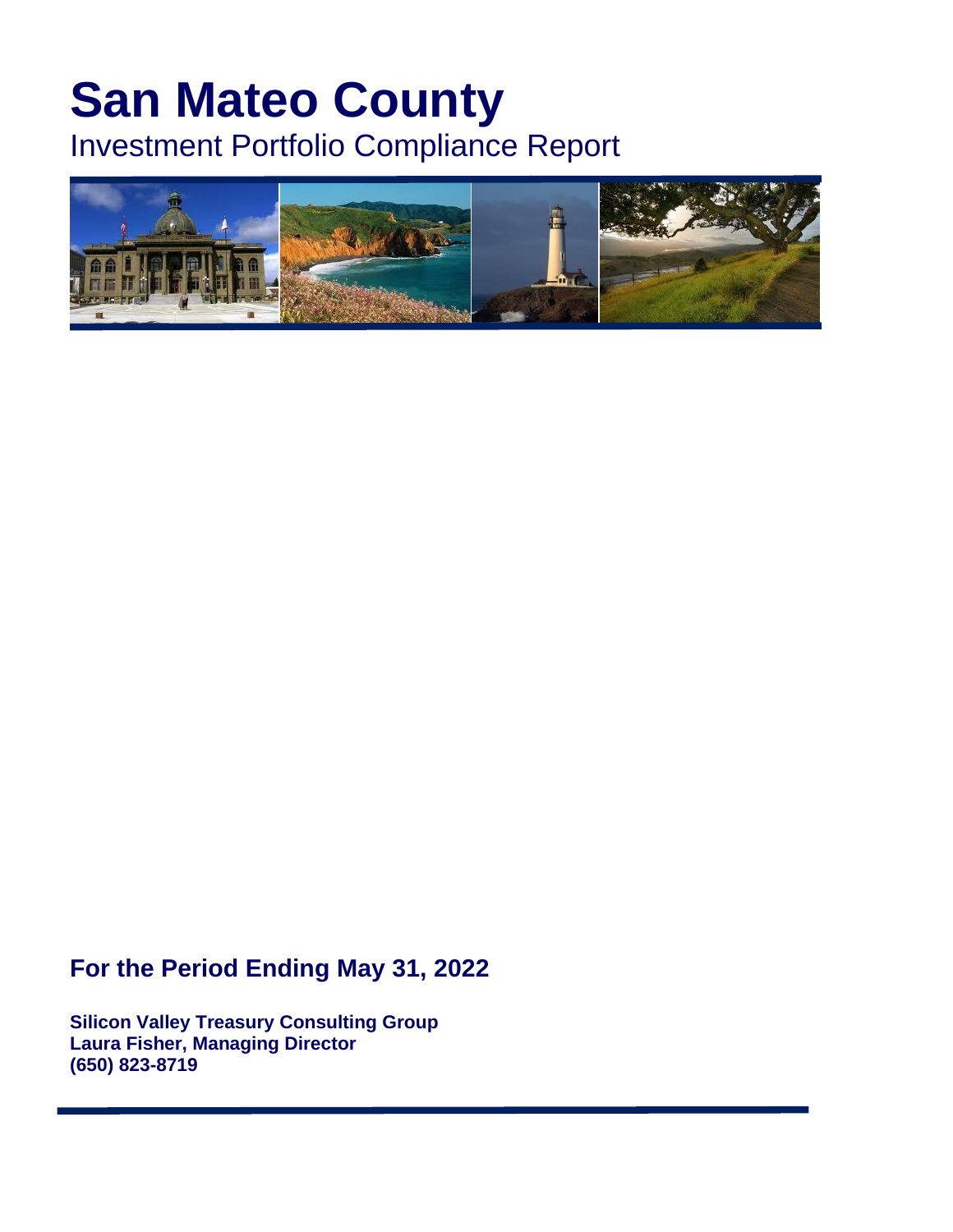### **San Mateo County Compliance Report - Month Ended May 31, 2022**

| <b>Compliance Requirements Overview</b> |                        |               |                 |                                |                         |
|-----------------------------------------|------------------------|---------------|-----------------|--------------------------------|-------------------------|
| Sector                                  | <b>Fund Limitation</b> | Per Issuer    | <b>Maturity</b> | <b>Credit Limits</b>           | In Compliance           |
| U.S. Treasury                           | 100%                   | 100%          | 7 Years         | <b>Full Faith &amp; Credit</b> | Yes                     |
| Government Agency/GSE                   | 100%                   | 40%           | 7 Years         | AA or A-1 by two               | Yes                     |
| Callable Agencies                       | 25%                    | 25%           | 7 Years         | AA or A-1 by two               | Yes                     |
| U.S. Instrumentalities                  | 30%                    | 30%           | 5 Years         | AA by two                      | Yes                     |
| <b>Commercial Paper</b>                 | 40%                    | 5% Aggregate  | 270 Days        | A-1 by two and A by one        | Yes                     |
| Negotiable CDs                          | 30%                    | 5% Aggregate  | 5 Years         | A-1 by two and A by one        | Yes                     |
| BAs - Domestic 15%                      | 15%                    | 5% Aggregate  | 180 Days        | A-1 by two and A by one        | Yes - None in Portfolio |
| BAs - Foreign                           | 15%                    | 5% Aggregate  | 180 Days        | A-1 by two and A by one        | Yes - None in Portfolio |
| <b>Collateralized CDs</b>               | 15%                    | 5% Aggregate  | 1 Year          | Insured/Collateralized         | Yes - None in Portfolio |
| <b>Asset Backed Securities</b>          | 20%                    | 5% Aggregate  | 5 Years         | AAA by two                     | Yes                     |
| <b>Corporate Securities</b>             | 30%                    | 5% Aggregate  | 5 Years         | A by two                       | Yes                     |
| Repurchase Agreements                   | 100%                   | 50%           | 92 Days         | A-1 by two                     | Yes - None in Portfolio |
| LAIF                                    | \$75 million           | \$75 million  | N/A             | None                           | Yes - None in Portfolio |
| Local Government Investment Pools       | 20%                    | 10% Aggregate | N/A             | None                           | Yes - None in Portfolio |
| CA Municipal Obligations                | 30%                    | 5% Aggregate  | 5 Years         | AA by two                      | Yes                     |
| Mutual Funds *                          | 20%                    | 10% Aggregate | N/A             | A-1 or P-1                     | Yes                     |

**Silicon Valley Treasury Consulting Group Comments**

Securities held in the County's portfolio are in compliance with CA Government Code and the County's investment policy dated January 8, 2019. Credit criteria are minimu ratings and understood to be "or equivalent" in order to include rating agenies other than S&P. i.e. AA or Aa by Moody's. \* Mutual Funds credit limits per Investment Policy are short term; however money market funds are rated by long term, AAA the highest rating available.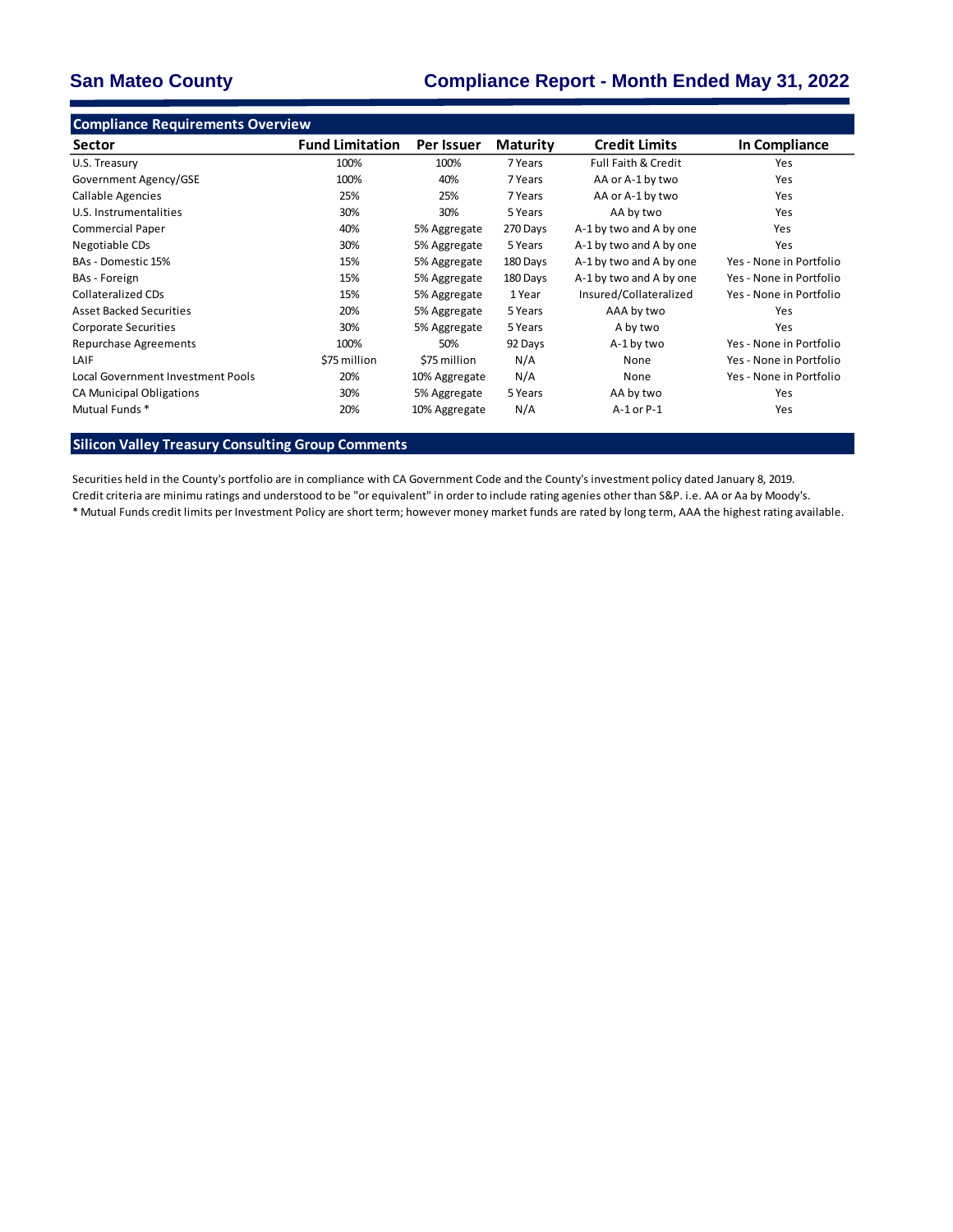| <b>Sector Allocation</b>          |                     |              |                                        |                         |
|-----------------------------------|---------------------|--------------|----------------------------------------|-------------------------|
| Sector                            | <b>Total Cost*</b>  |              | Sector Limitation Current Allocation** | In Compliance           |
| U.S. Treasury                     | 2,649,653,365       | 100%         | 36.6%                                  | Yes                     |
| Government Agency/GSE             | 2,137,108,966       | 100%         | 29.5%                                  | Yes                     |
| Callable Agencies (included in    |                     |              |                                        |                         |
| Gov't                             |                     |              |                                        |                         |
| Agency/GSE Allocation)            | 589,614,286         | 25%          | 8.1%                                   | <b>Yes</b>              |
| U.S. Instrumentalities            | 749,815,252         | 30%          | 10.3%                                  | <b>Yes</b>              |
| Commercial Paper                  | 306,524,394         | 40%          | 4.2%                                   | Yes                     |
| Negotiable CDs                    | 441,000,750         | 30%          | 6.1%                                   | Yes                     |
| BAs - Domestic 15%                |                     | 15%          | $0.0\%$                                | Yes - None in Portfolio |
| <b>BAs - Foreign</b>              |                     | 15%          | $0.0\%$                                | Yes - None in Portfolio |
| lCollateralized CDs               |                     | 15%          | $0.0\%$                                | Yes - None in Portfolio |
| <b>Asset Backed Securities</b>    | 91,028,580          | 20%          | 1.3%                                   | Yes                     |
| Corporate Securities              | 755,867,573         | 30%          | 10.4%                                  | Yes                     |
| Repurchase Agreements             |                     | 100%         | $0.0\%$                                | Yes - None in Portfolio |
| LAIF ***                          |                     | \$75 million | $0.0\%$                                | Yes - None in Portfolio |
| Local Government Investment Pools |                     | 20%          | $0.0\%$                                | Yes - None in Portfolio |
| <b>CA Municipal Obligations</b>   | 34,505,106          | 30%          | 0.5%                                   | Yes                     |
| <b>Mutual Funds</b>               | 82,522,588          | 20%          | 1.1%                                   | Yes                     |
|                                   | \$<br>7,248,026,575 |              | 100.0%                                 | Yes                     |



\* Total Cost includes accrued interest as of period end as reported by the County but excluded unrealized gains or losses.

\*\* May not add to 100% due to rounding. Callable Agencies are included in the Government Agency/GSE total.

\*\*\* The LAIF amount was over \$75 million at period end due to accrued interest. As the inital investment was within the \$75 million limit, the holding is in compliance with both LAIF's and the County's Policy requirements.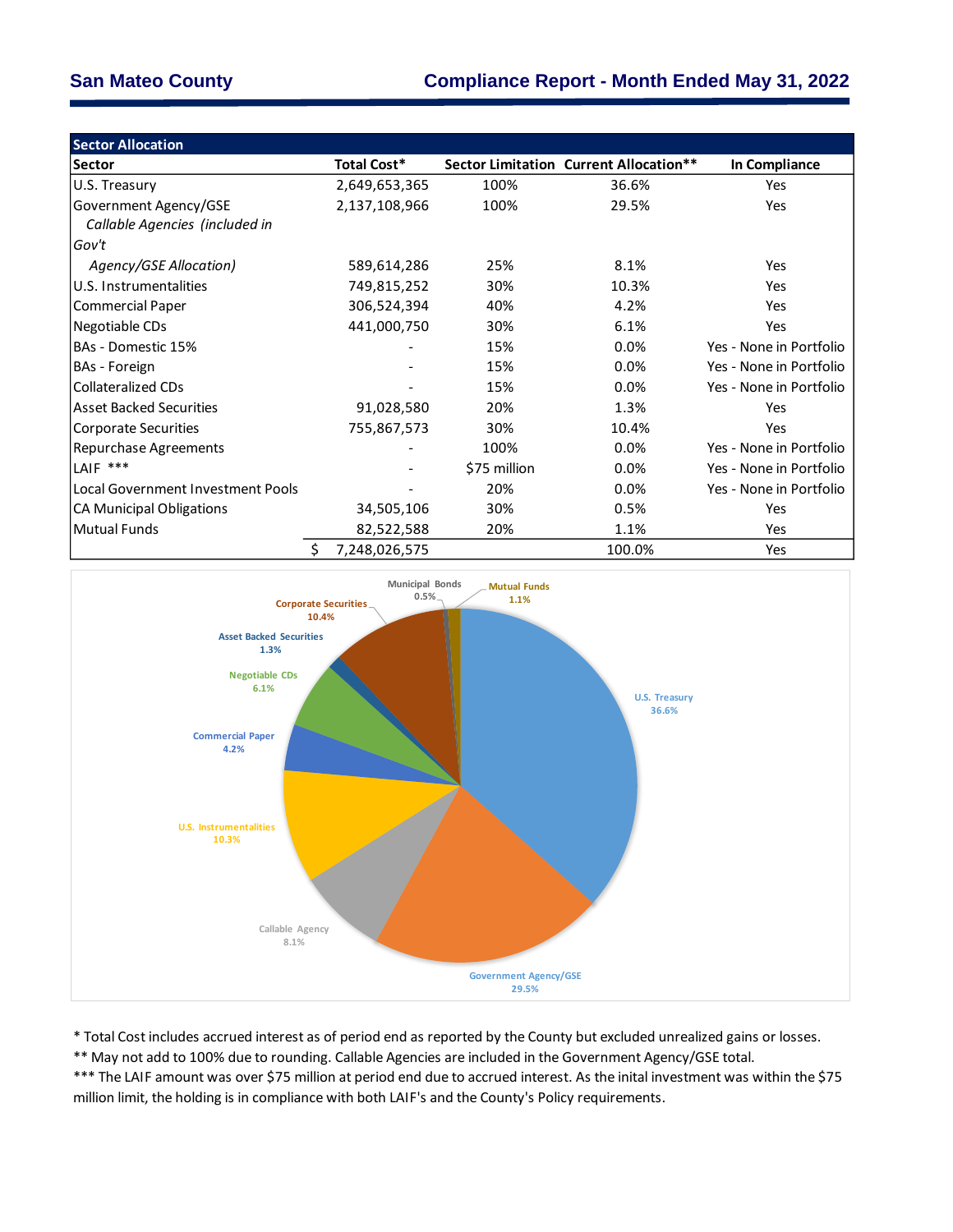| <b>Maturity Limits</b>              |                   |                 |                        |                         |
|-------------------------------------|-------------------|-----------------|------------------------|-------------------------|
| <b>Sector</b>                       | <b>Total Cost</b> | <b>Maturity</b> | <b>Current Maximum</b> | In Compliance           |
| U.S. Treasury                       | 2,649,653,365     | 7 Years         | 4.5 Years              | <b>Yes</b>              |
| Government Agency/GSE               | 2,137,108,966     | 7 Years         | 3.5 Years              | Yes                     |
| U.S. Instrumentalities              | 749,815,252       | 5 Years         | 4.6 Years              | <b>Yes</b>              |
| Commercial Paper                    | 306,524,394       | 270 Days        | 217 Days               | <b>Yes</b>              |
| Negotiable CDs                      | 441,000,750       | 5 Years         | .9 Years               | Yes                     |
| IBAs - Domestic 15%                 |                   | 180 Days        |                        | Yes - None in Portfolio |
| BAs - Foreign                       |                   | 180 Days        |                        | Yes - None in Portfolio |
| Collateralized CDs                  |                   | 1 Year          |                        | Yes - None in Portfolio |
| Asset Backed Securities             | 91,028,580        | 5 Years         | 4.5 Years              | <b>Yes</b>              |
| Corporate Securities                | 755,867,573       | 5 Years         | 4.9 Years              | <b>Yes</b>              |
| Repurchase Agreements               |                   | 92 Days         |                        | Yes - None in Portfolio |
| LAIF                                |                   | N/A             | 1 Day                  | Yes - None in Portfolio |
| l Local Government Investment Pools |                   | N/A             | 1 Day                  | Yes - None in Portfolio |
| CA Municipal Obligations            | 34,505,106        | 5 Years         | 3.2 Years              | Yes                     |
| Mutual Funds                        | 82,522,588        | N/A             | 1 Day                  | Yes                     |
| Total                               | \$7,248,026,575   | 3 Years         | 1.5 Years              | Yes                     |

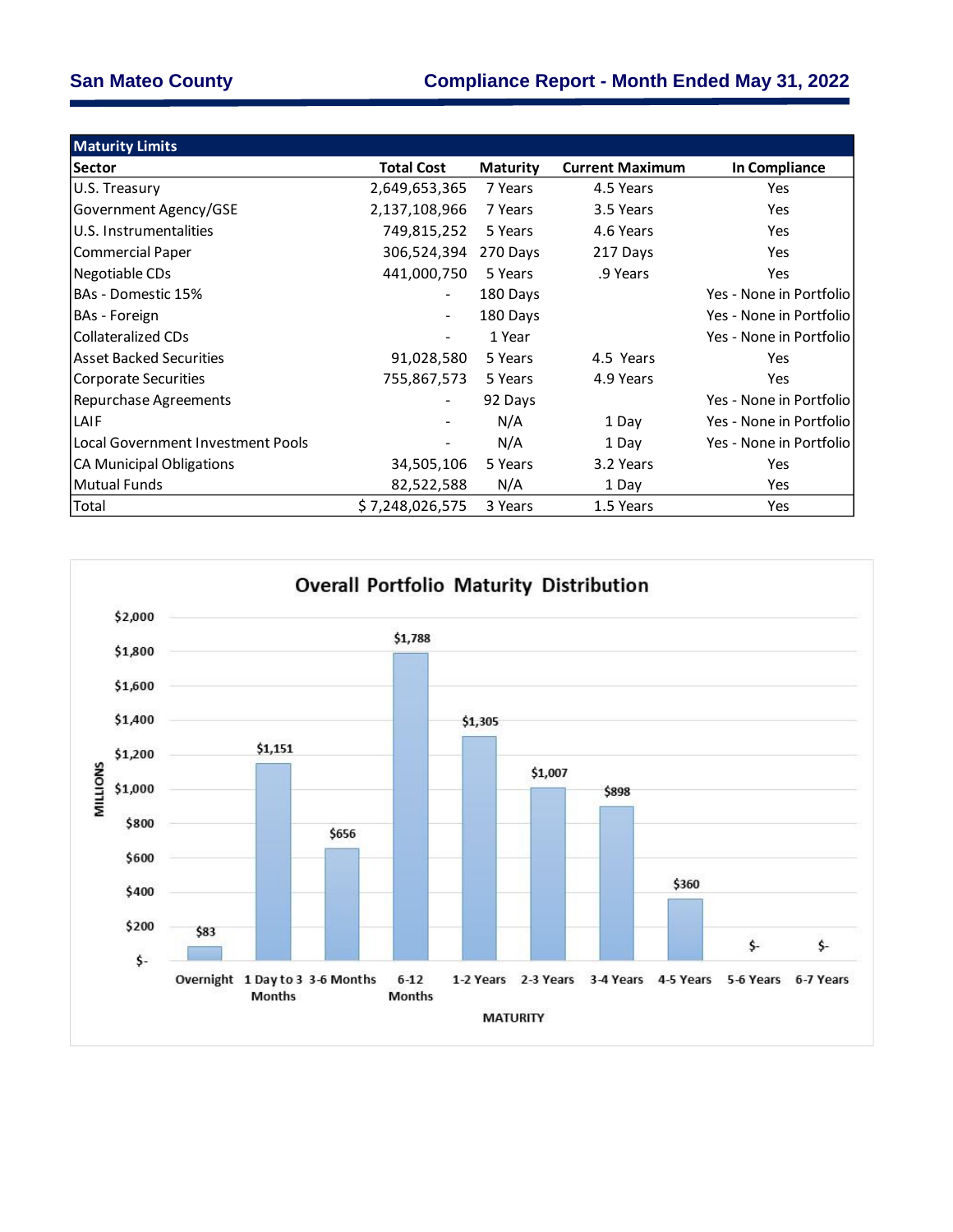| <b>Issuer Compliance</b>              |                   |                       |                     |           |
|---------------------------------------|-------------------|-----------------------|---------------------|-----------|
|                                       |                   | <b>Current Issuer</b> |                     |           |
| <b>Issuer</b>                         | <b>Total Cost</b> | <b>Allocation</b>     | <b>Issuer Limit</b> | Compliant |
| U.S. Treasury Obligations             | 2,649,653,365     | 36.6%                 | 100%                | Yes       |
| Federal Home Loan Bank                | 1,016,687,960     | 14.0%                 | 40%                 | Yes       |
| Supra-Agencies                        | 749,815,252       | 10.3%                 | 30%                 | Yes       |
| <b>Federal Farm Credit Bank</b>       | 397,763,588       | 5.5%                  | 40%                 | Yes       |
| Federal National Mortgage Association | 365,325,890       | 5.0%                  | 40%                 | Yes       |
| Federal Home Loan Mortgage Corp       | 357,331,528       | 4.9%                  | 40%                 | Yes       |
| <b>Bank of New York</b>               | 122,812,986       | 1.7%                  | 5%                  | Yes       |
| <b>Credit Suisse NY</b>               | 96,310,000        | 1.3%                  | 5%                  | Yes       |
| Barclays Bank Plc NY                  | 89,398,750        | 1.2%                  | 5%                  | Yes       |
| <b>HSBC BANK USA NA</b>               | 75,000,000        | 1.0%                  | 5%                  | Yes       |
| MUFG BANK LTD/NY                      | 74,368,333        | 1.0%                  | 5%                  | Yes       |
| <b>Toronto Dominion Bank NY</b>       | 74,000,000        | 1.0%                  | 5%                  | Yes       |
| <b>Toyota Motor Company</b>           | 71,702,992        | 1.0%                  | 5%                  | Yes       |
| <b>NATIXIS NY BRANCH</b>              | 59,540,436        | 0.8%                  | 5%                  | Yes       |
| Caterpillar                           | 52,458,793        | 0.7%                  | 5%                  | Yes       |
| <b>Westpac Banking Corp NY</b>        | 50,000,000        | 0.7%                  | 5%                  | Yes       |
| Royal Bank of Canada NY               | 49,280,000        | 0.7%                  | 5%                  | Yes       |
| JP Morgan                             | 48,800,855        | 0.7%                  | 5%                  | Yes       |
| CANADIAN IMP BK COMM NY               | 45,000,000        | 0.6%                  | 5%                  | Yes       |
| John Deere                            | 41,410,750        | 0.6%                  | 5%                  | Yes       |
| Citigroup                             | 39,280,577        | 0.5%                  | 5%                  | Yes       |
| <b>Bank of America</b>                | 38,600,750        | 0.5%                  | 5%                  | Yes       |
| Amazon.com Inc.                       | 34,979,424        | 0.5%                  | 5%                  | Yes       |
| American Honda Finance                | 32,192,339        | 0.4%                  | 5%                  | Yes       |
| Goldman Sachs                         | 30,807,691        | 0.4%                  | 5%                  | Yes       |
| <b>American Express</b>               | 28,277,730        | 0.4%                  | 5%                  | Yes       |
| Honeywell International               | 25,733,911        | 0.4%                  | 5%                  | Yes       |
| Cooperatieve Rabobank UA              | 25,000,000        | 0.3%                  | 5%                  | Yes       |
| <b>DNB ASA</b>                        | 25,000,000        | 0.3%                  | 5%                  | Yes       |
| Societe Generale                      | 25,000,000        | 0.3%                  | 5%                  | Yes       |
| UBS AG STAMFORD CT                    | 25,000,000        | 0.3%                  | 5%                  | Yes       |
| <b>BB&amp;T Corporation</b>           | 24,972,350        | 0.3%                  | 5%                  | Yes       |
| Morgan Stanley                        | 24,786,848        | 0.3%                  | 5%                  | Yes       |
| <b>Paccar Financial Group</b>         | 23,802,222        | 0.3%                  | 5%                  | Yes       |
| <b>National Rural Util Coop</b>       | 20,318,412        | 0.3%                  | 5%                  | Yes       |
| Charles Schwab Corp.                  | 18,800,873        | 0.3%                  | 5%                  | Yes       |
| <b>Target Corp</b>                    | 15,499,106        | 0.2%                  | 5%                  | Yes       |
| Exxon Mobil                           | 15,252,700        | 0.2%                  | 5%                  | Yes       |
| Apple Inc.                            | 15,035,341        | 0.2%                  | 5%                  | Yes       |
| <b>PNC Financial Services</b>         | 14,972,150        | 0.2%                  | 5%                  | Yes       |
| Northern Trust Corrp                  | 12,494,024        | 0.2%                  | 5%                  | Yes       |
| <b>BMW US Capital LLC</b>             | 11,890,241        | 0.2%                  | 5%                  | Yes       |